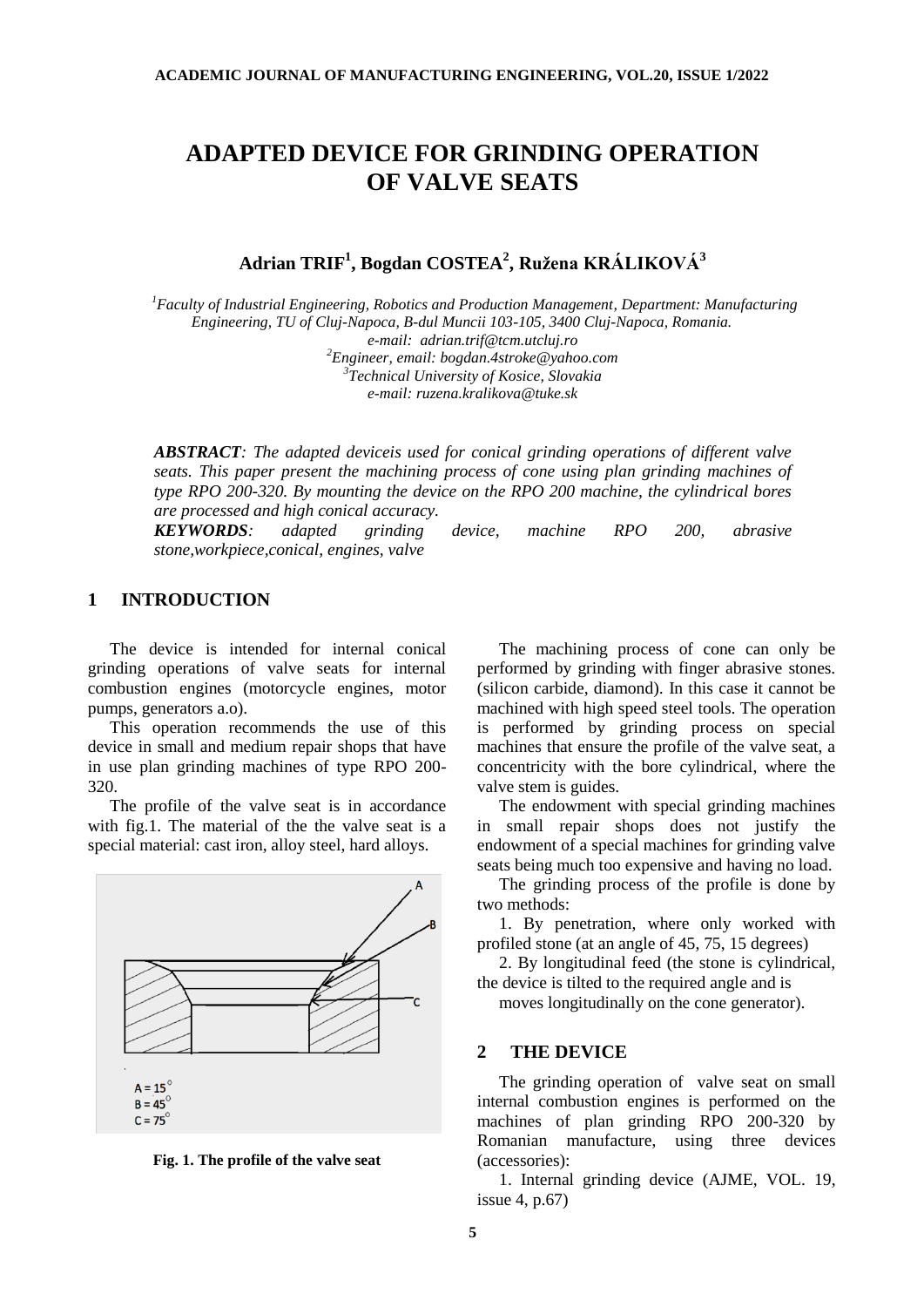2. Device for correcting the angle to the abrasive stone (it is equipped with the machine, fig. 4)

3. Fixing-centering device of the cylinder head (valve seat, fig. 3)



**Fig. 2 Kinematic diagram of the device**



**Fig. 3. Device overall drawing**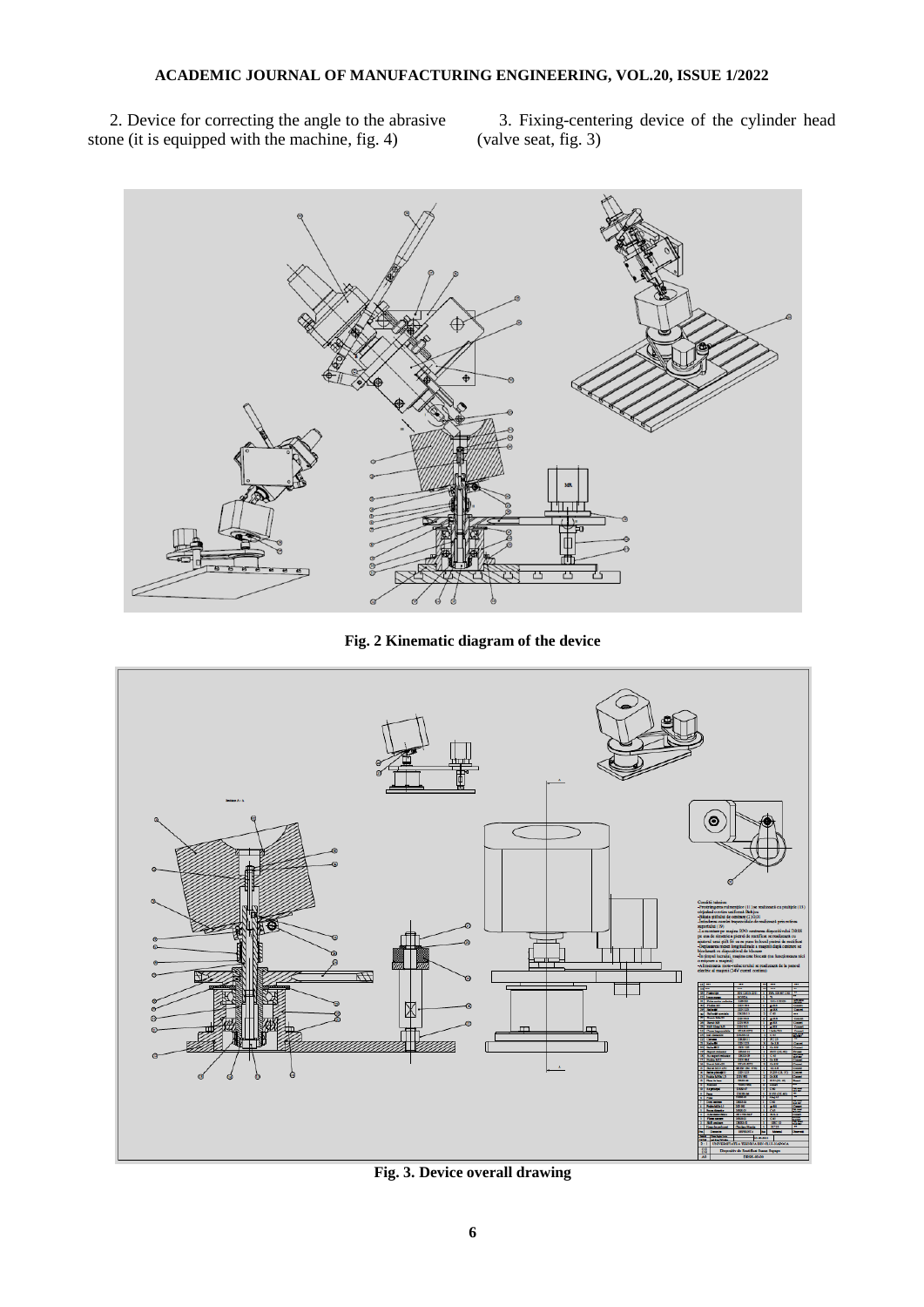

**Fig. 4 Device for correcting the angle to the abrasive stone**

This device (fig.4) is a basic accessory of the RPO 200-320 grinding machine with the help

to which the abrasive stone (finger abrasive stone) can be profiled and corrected at an angle of 15o-45o-75o. Is a simple, robust device that can be mounted on the table of the machine with screws or on the magnetic plate.

The fixing, centering and rotating device has a robust construction made of rolled steel (fig.3)

- The base plate (12) on which the component parts are mounted is made of OL sheet with a robust configuration

which is mounted on the machine tool table.

- Mount the box (22) on the motherboard with 3 screws  $(16)$ .

- Two high-precision radial thrust bearings are fixed inside the box (11)

- The main shaft (10) fixed in the bore of the bearings and pre-tightened by means of two nuts (13), making

a uniform rotational motion. The drive shaft (8) and the pin (9) are fixed on the shaft.

- In the main shaft there is a conical bore into which enters the centering mandrel (7) fixed with the screw (15)

- The adjusting nut (6), the spacer bush (5) and the flange with the joint are fixed to the centering mandrel.

ball (3,4), workpiece bolt (28) and ball joint bolt (26)

- The centering pin (2) that enters the guide bore is fixed inside the bore of the centering mandrel.

valve guide with fixing nut (30)

- The centering pin is fixed with the screw (25) which makes it easy to replace after the diameter of the rod

valve

- The gear motor (31) with drive pulley and Vbelt (24) is attached to the base plate (12)

on the support plate (19) fixed with a screw (18) and locked with a nut (17)

The support plate (19) can be rotated by tightening the strap and locking it with the retaining nut.

### **3 THE ADAPTED DEVICE ON RPO TOOL MACHINES**

This device is mounted on the PRO 200 machine on the grinding head after disassembly stone correcting device, machine guard and grinding stone.

The DRI device is attached to the plate (33) (fig.2) mounted on the grinding head by means of 4 screws M10.

Secure the DRI with the screw (35) to the sine ruler (36), track block (B) and comparator at the desired angle  $(45^{\circ})$  according to figure 5



**Fig. 5. Sinus device**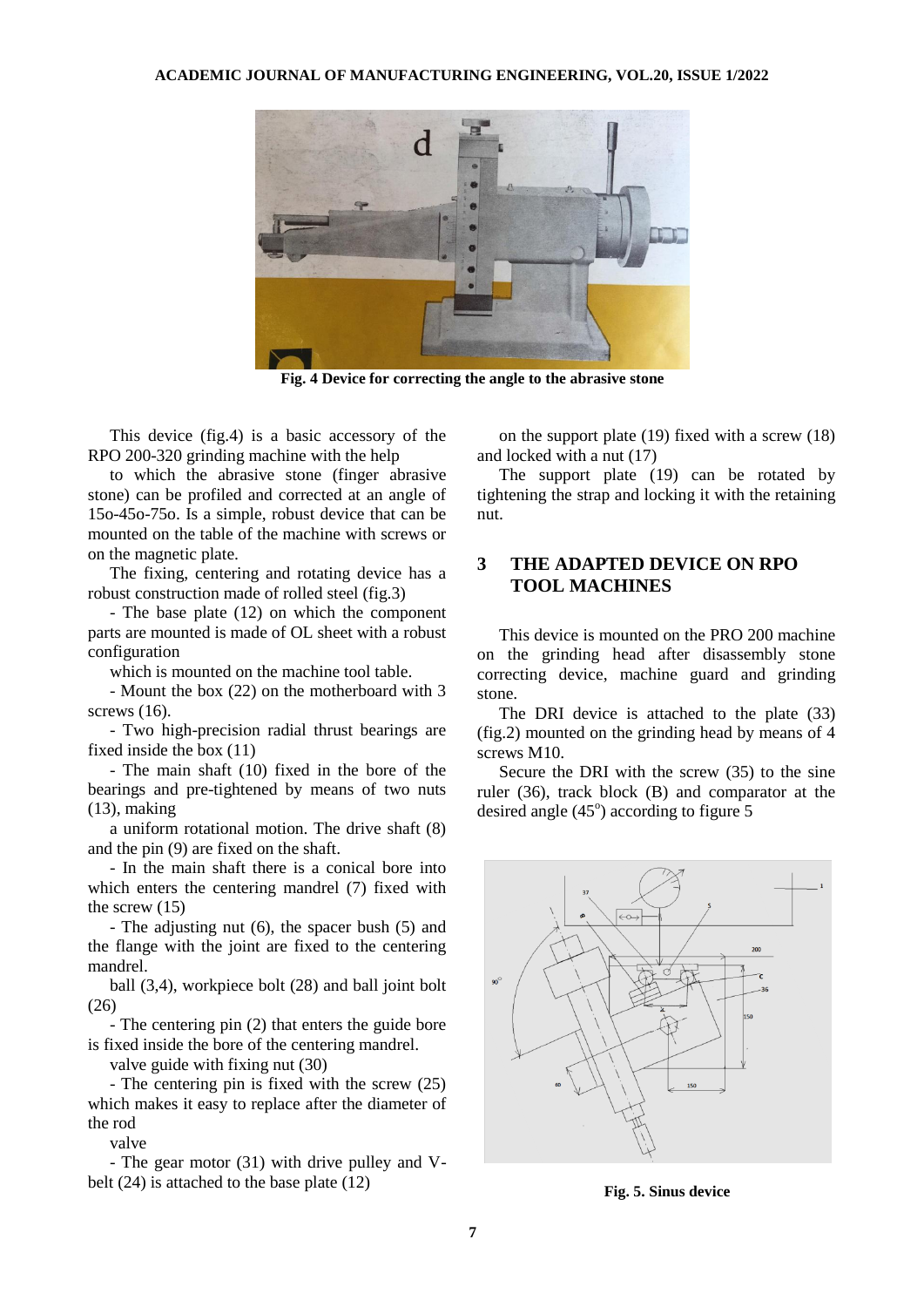Install the centering pin in place of the stone (32), connect the air turbine to the air source tablet (4-6 atm); mount the part drive device and center on the magnetic table a

machine (rpo 200) and center after the centering pin (2), the centering pin (32) securing it to the centering pin (32)

center. Lock the longitudinal table with the device (fig. 6).



**Fig. 6 Locking device for the longitudinal table**

The instructions are:

Connect the gear motor (31) to the DC power source (24v) in the machine's electrical panel.

Mount the grinding wheel (cylinder head) on the centering pin (2) and tighten with the nut (30).

Lift the mounting flange (3) with the nut (7), tighten with the screw (27). It lock the ball joint with the screw (26).

The gear motor (31) is started, which transmits the rotational movement by means of the belt trapezoidal (24) to the pulley (8) which drives the main shaft (10) and rotates the grinding piece.

The movement must be uniform without vibrations and jerky.

Attach the abrasive finger stone (32) and insert it into the conical bore (31); approaching in advance vertical of the car until the stone sparkles.

Move the abrasive stone vertically with the lever (38) until the wear is removed and get a good surface with micro roughness.

## **4. MOVEMENTS THAT CAN BE PERFORMED WITH THE ADAPTED DEVICE ON THE RPO 200 PLAN GRINDING MACHINE (fig. 2)**

-(R) - Rotational movement of the workpiece by the centering device rotating through by means of the gear motor, pulleys and V-belt (II)

- Longitudinal movement

- (X ) - Rotational movement of the grinding stone by the pneumatic turbine 45000 - 70000 rotations per minute (I)

- Tilting the port support -

- (A ) - The vertical advance of the machine achieving the cutting depth at an accuracy of

0.001mm from the drum.

- (C ) - The inclination at different angles

#### **5. CONCLUSIONS**

The grinding devices is intended for cutting machine tools in small and medium workshops, where they are not equipped with special grinding machines. Following the design to this device (accessory) we have expanded the scope of use of RPO 200- grinding machine tools 320 obtaining precision machining.

Benefits:

1. Following the design of this device (accessory) we have expanded the scope of use of the machines RPO 200-320 grinding tools for precision machining of hardened parts

2. In small and medium-sized workshops, the investment of purchasing special machine tools is reduced

3. Complex machining is very easy to obtain (angular and profiled precision grinding)

4. When mounting the device on the machine tool, it is very easy and very fast

short

5. There is no risk of injury

6. Very high speeds are obtained by using turbine air

7. Simple construction

Disadvantages:

1. High air consumption

2. Special installations for the production and preparation of compressed air

3. High noise

4. Develop small powers

5. Only valve seats can be machined for small engines

Using the sine ruler that helps us adjust the device to achieve angles and very precise taper.

Realization of the device of simple and robust construction at a low price with a small number of machines (machine tools).

The materials used to make the device are common building materials machines designed to withstand the stresses to which they are subjected.